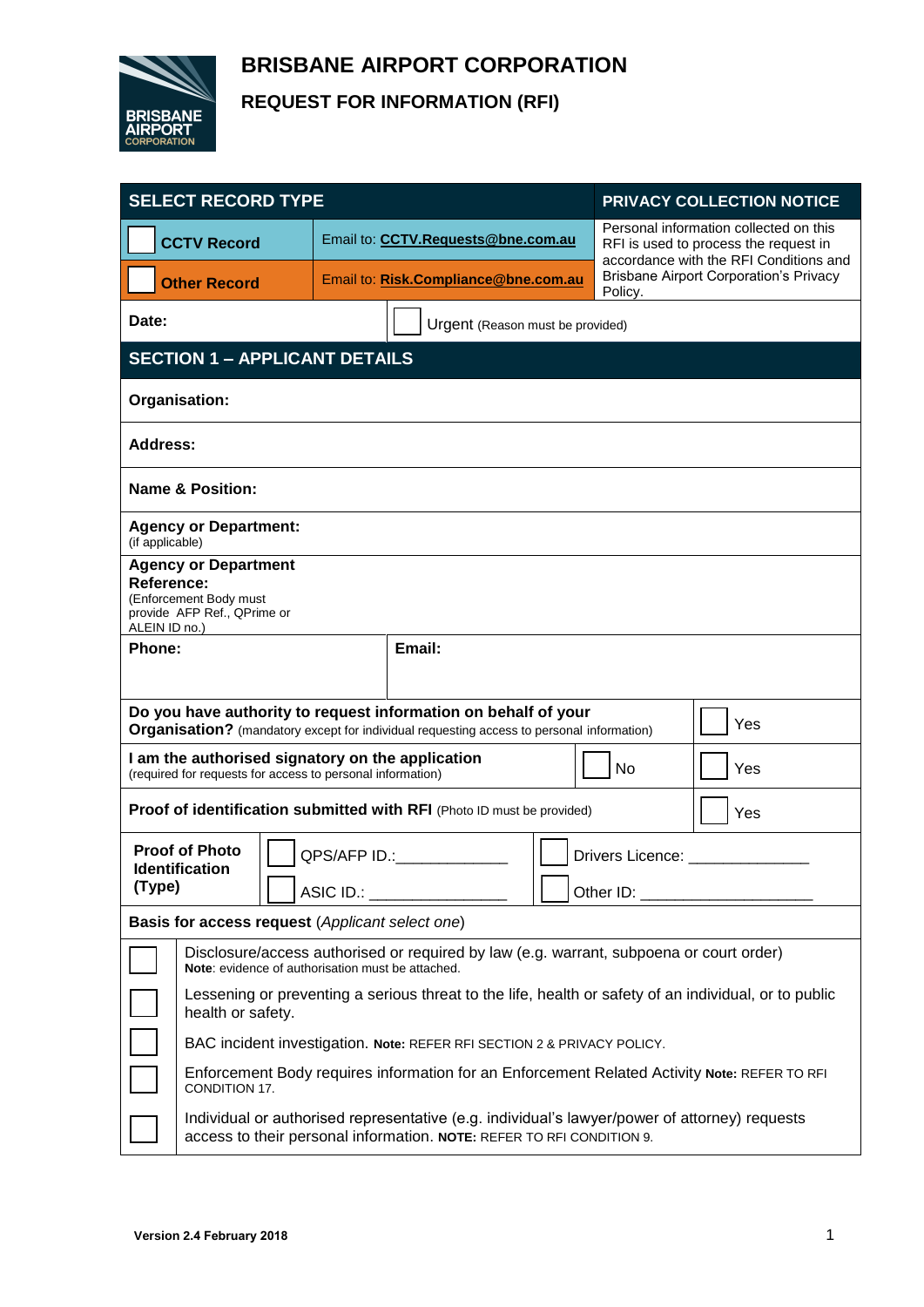## **BRISBANE AIRPORT CORPORATION**



### **REQUEST FOR INFORMATION (RFI)**

| <b>SECTION 2 - INFORMATION REQUESTED</b><br>THE BELOW DETAILS ARE REQUIRED TO PROCESS YOUR REQUEST                                                                                                                   |  |  |  |  |  |
|----------------------------------------------------------------------------------------------------------------------------------------------------------------------------------------------------------------------|--|--|--|--|--|
| Date(s):                                                                                                                                                                                                             |  |  |  |  |  |
| Time(s):                                                                                                                                                                                                             |  |  |  |  |  |
| <b>Description of events:</b>                                                                                                                                                                                        |  |  |  |  |  |
|                                                                                                                                                                                                                      |  |  |  |  |  |
|                                                                                                                                                                                                                      |  |  |  |  |  |
| Intended use of                                                                                                                                                                                                      |  |  |  |  |  |
| information or<br>legislative basis for                                                                                                                                                                              |  |  |  |  |  |
| request:                                                                                                                                                                                                             |  |  |  |  |  |
| <b>NOTE: INTENDED USE MUST</b><br>BE CONSISTENT WITH BAC'S                                                                                                                                                           |  |  |  |  |  |
| PRIVACY POLICY OR<br><b>OTHERWISE PERMITTED</b>                                                                                                                                                                      |  |  |  |  |  |
| UNDER THE PRIVACY ACT.<br><b>IF LEGISLATIVE BASIS FOR</b>                                                                                                                                                            |  |  |  |  |  |
| REQUEST, YOU MUST<br>PROVIDE EVIDENCE.                                                                                                                                                                               |  |  |  |  |  |
| <b>SECTION 3 - PREFERRED METHOD OF ACCESS TO INFORMATION</b>                                                                                                                                                         |  |  |  |  |  |
| METHOD OF ACCESS IS SUBJECT TO RFI CONDITIONS                                                                                                                                                                        |  |  |  |  |  |
| Copy of information provided in PDF format by email                                                                                                                                                                  |  |  |  |  |  |
| Hard copy. NOTE: CCTV Record provided with authorised documentation ONLY (e.g. warrant, subpoena, court<br>order as required)                                                                                        |  |  |  |  |  |
| View at BAC's premises. NOTE: BY APPOINTMENT ONLY                                                                                                                                                                    |  |  |  |  |  |
| <b>SECTION 4 - APPLICANT SIGNATURE</b>                                                                                                                                                                               |  |  |  |  |  |
| I acknowledge that this request for information is subject to the RFI Conditions in Section 5 of this form<br>and agree to use the information in accordance with those conditions.                                  |  |  |  |  |  |
| Signature:                                                                                                                                                                                                           |  |  |  |  |  |
| <b>SECTION 5 - RFI CONDITIONS</b>                                                                                                                                                                                    |  |  |  |  |  |
| A request for access to information held by Brisbane Airport Corporation ( <b>BAC</b> ) (a Record) is considered<br>subject to the following conditions:                                                             |  |  |  |  |  |
| All requests for access to a Record must be made in writing and signed by the person requesting<br>$1_{\cdot}$<br>the information or that person's representative. If, from time to time, BAC nominates a particular |  |  |  |  |  |
| form of request (such as this RFI form), then that form of request must be used.<br>BAC will consider requests for access to a Record within a reasonable time, subject to its<br>2.                                 |  |  |  |  |  |
| operational requirements and, unless required by law, has no obligation to meet any timeframe.                                                                                                                       |  |  |  |  |  |
| All Records are the property of BAC and BAC deals with them as it sees fit. Unless required by law<br>3.<br>to retain a Record, BAC may destroy, de-identify or not retain a Record in its sole discretion.          |  |  |  |  |  |

4. Unless required by law, BAC is not obligated to provide any person with access to a Record.